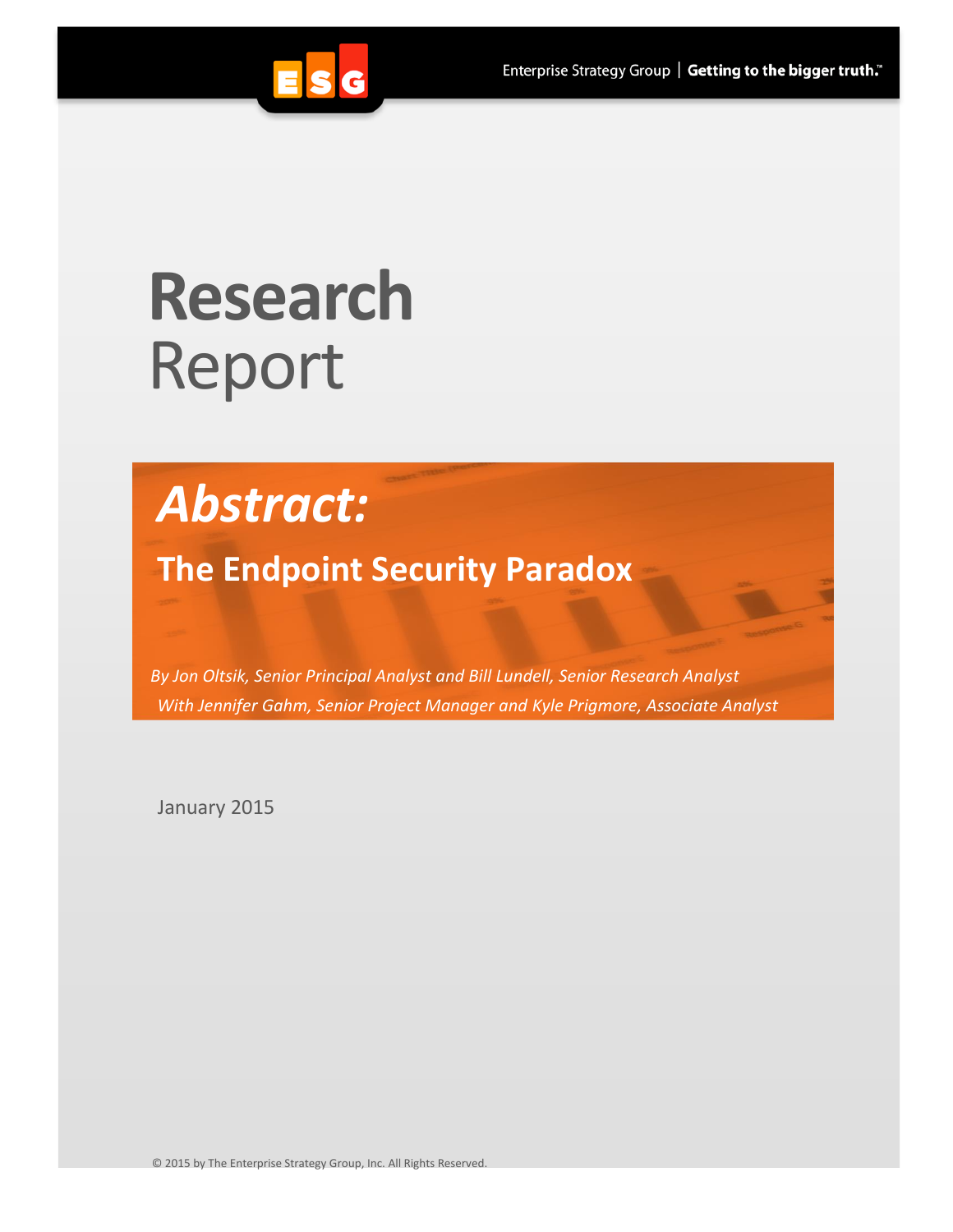## **Introduction**

#### **Research Objectives**

In order to accurately assess organizations' endpoint security technologies, policies, and processes, ESG surveyed 340 IT and information security professionals representing large midmarket (500 to 999 employees) and enterpriseclass (1,000 employees or more) organizations in North America. All respondents were responsible for evaluating, purchasing, and managing endpoint security technology products and services.

The survey was designed to answer the following questions about:

- Endpoint security knowledge and opinions
	- $\circ$  Do IT organizations believe that endpoint security is becoming more difficult? If so, why?
	- o What is driving endpoint security strategy?
	- o What are the biggest endpoint security challenges for organizations?
- The organization(s) responsible for endpoint security
	- $\circ$  Do organizations have the right skills and staff levels to address endpoint security?
	- o Which groups are responsible for endpoint security today? Are they merging with different groups, or becoming more independent? Do these groups communicate well?
- Endpoint security technologies
	- $\circ$  What types of security controls and technologies are used today? How are these changing?
	- $\circ$  How are organizations adopting specific types of security technologies such as endpoint forensics, endpoint analytics, and advanced anti-malware products?
	- o What are the most compelling features of these products?
- AV/host-based security software sentiment
- "Next-generation" endpoint security software sentiment
- Endpoint security strategies
	- $\circ$  Are organizations looking at endpoint security with a long-term perspective? Or are they making tactical purchases to solve immediate problems?
	- $\circ$  Are customers trying to integrate their endpoint security with other things, such as their network security solutions or threat intelligence feeds?

Survey participants represented a wide range of industries including financial services, manufacturing, retail, business services, communications and media, and government. For more details, please see the *Research Methodology* and *Respondent Demographics* sections of this report.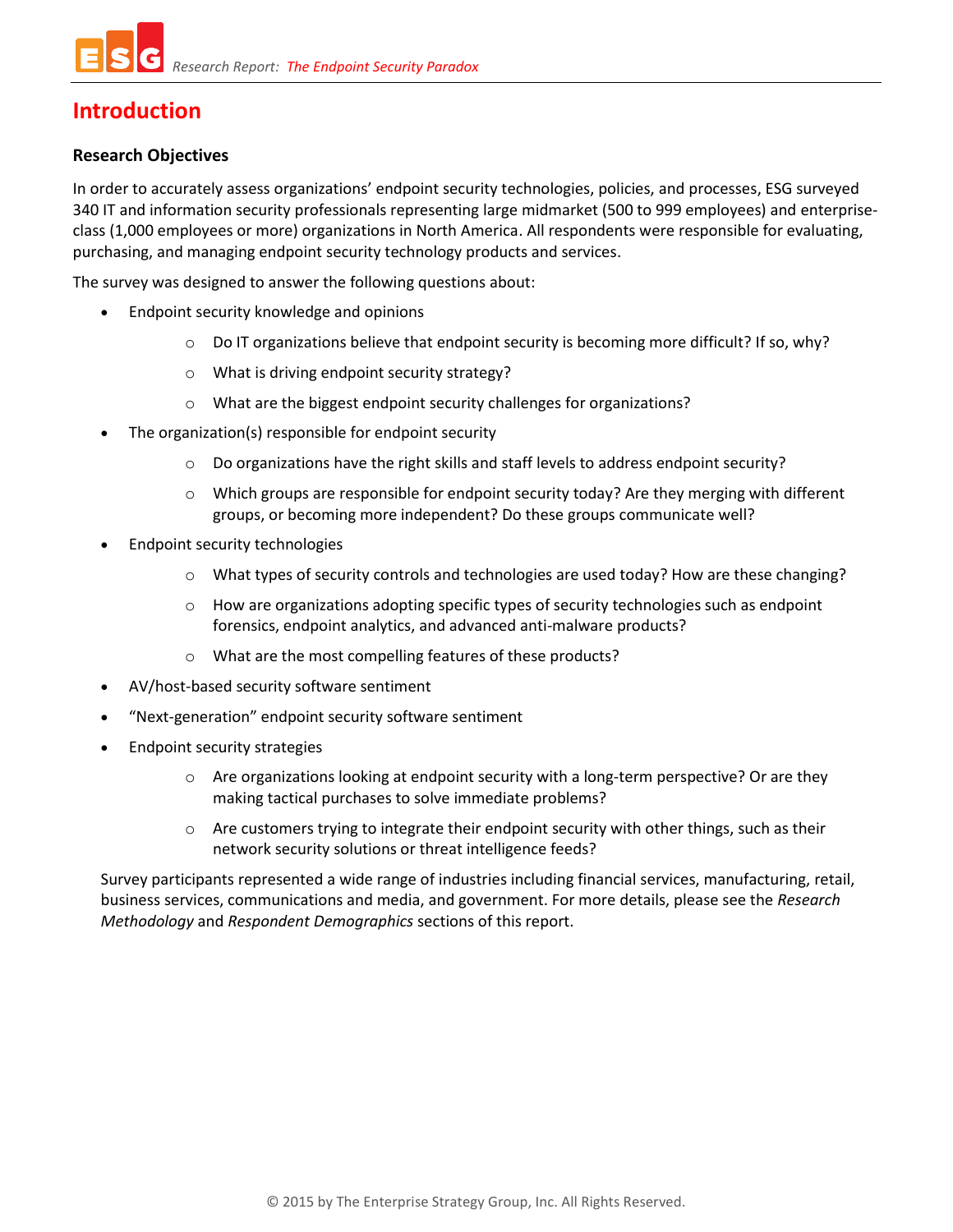## **Research Methodology**

To gather data for this report, ESG conducted a comprehensive online survey of IT and information security professionals from private- and public-sector organizations in North America (United States and Canada) between September 10, 2014 and September 22, 2014. To qualify for this survey, respondents were required to be IT professionals directly involved in evaluating, purchasing, and managing endpoint security technology products and services. All respondents were provided an incentive to complete the survey in the form of cash awards and/or cash equivalents.

After filtering out unqualified respondents, removing duplicate responses, and screening the remaining completed responses (on a number of criteria) for data integrity, we were left with a final total sample of 340 IT and information security professionals.

Please see the *Respondent Demographics* section of this report for more information on these respondents.

Note: Totals in figures and tables throughout this report may not add up to 100% due to rounding.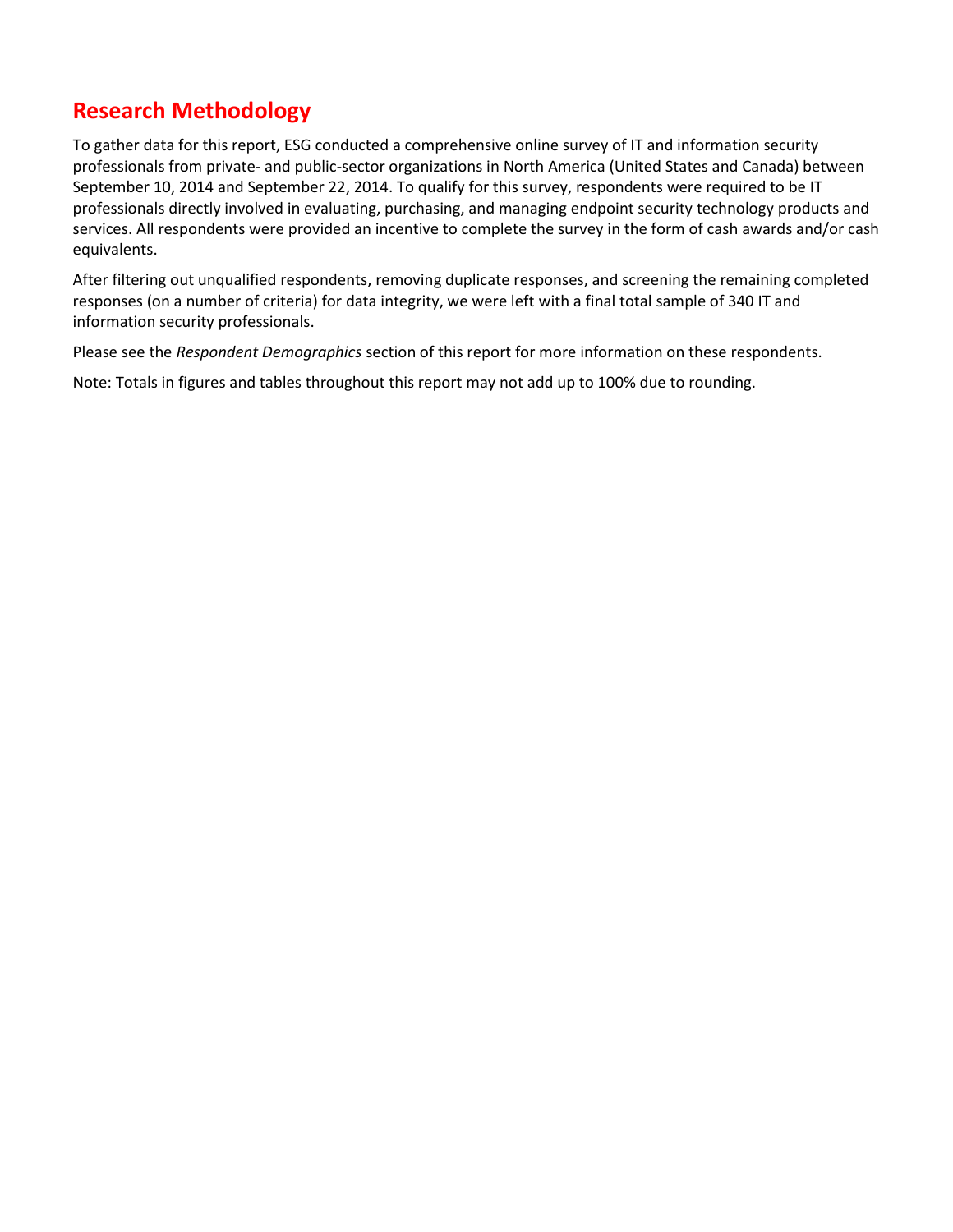## **Respondent Demographics**

The data presented in this report is based on a survey of 340 qualified respondents. Figures 41-44 detail the demographics of the respondent base, including individual respondents' current job function, as well as respondent organizations' total number of employees, primary industry, and annual revenue.

#### **Respondents by Current Job Function**

Respondents' current job function within their organizations is shown in [Figure 1.](#page-3-0)

<span id="page-3-0"></span>*Figure 1. Survey Respondents by Current Job Function*





*Source: Enterprise Strategy Group, 2015.*

#### **Respondents by Number of Employees**

The number of employees in respondents' organizations is shown in [Figure 2.](#page-3-1)

<span id="page-3-1"></span>

*Source: Enterprise Strategy Group, 2015.*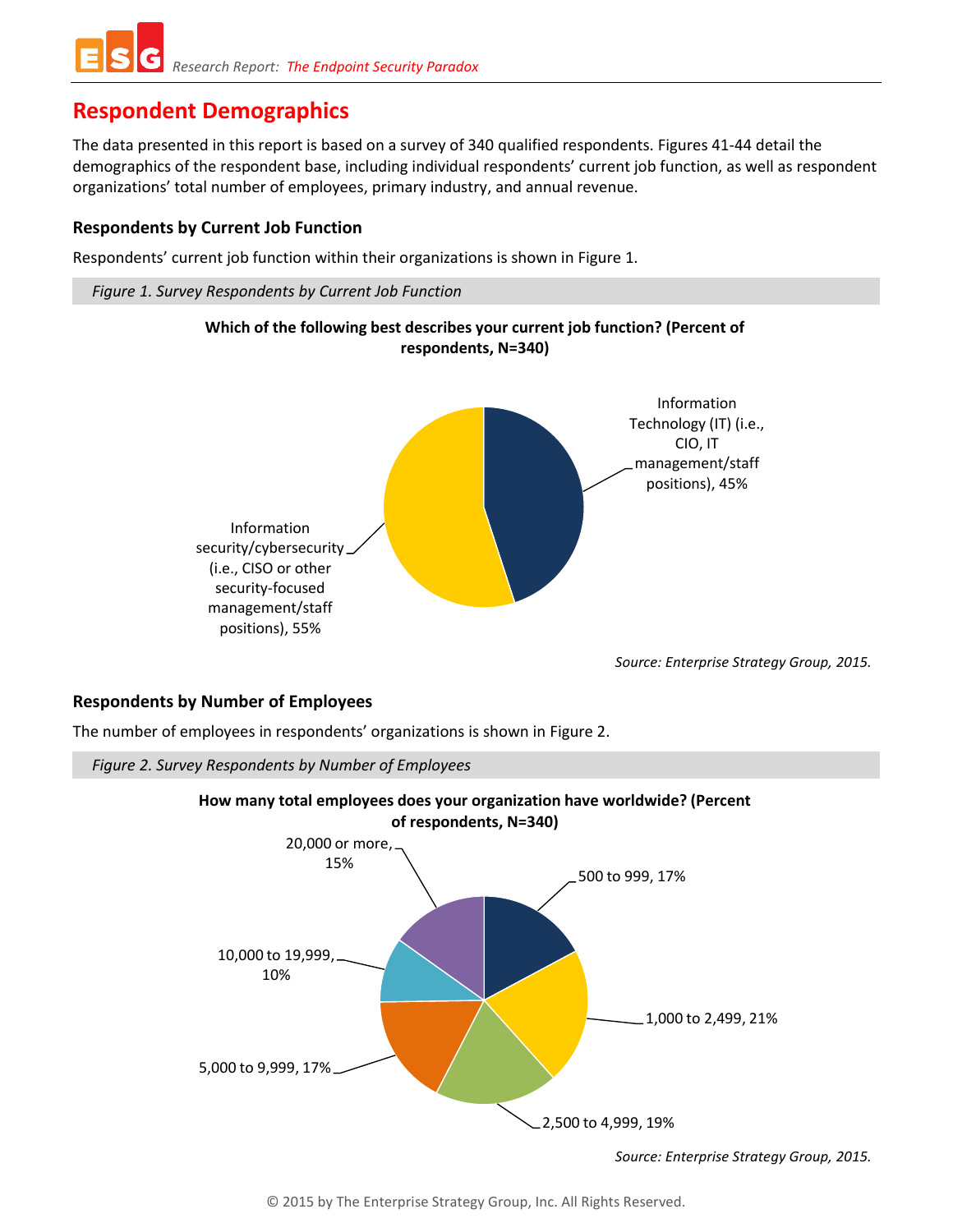

#### **Respondents by Industry**

Respondents were asked to identify their organizations' primary industry. In total, ESG received completed, qualified respondents from individuals in 20 distinct vertical industries, plus an "Other" category. Respondents were then grouped into the broader categories shown i[n Figure 3.](#page-4-0)

#### <span id="page-4-0"></span>*Figure 3. Survey Respondents by Industry*



#### **What is your organization's primary industry? (Percent of respondents, N=340)**

*Source: Enterprise Strategy Group, 2015.*

#### **Respondents by Annual Revenue**

Respondent organizations' annual revenue is shown in [Figure 4.](#page-4-1)

<span id="page-4-1"></span>



#### **What is your organization's total annual revenue (\$US)? (Percent of respondents,**

*Source: Enterprise Strategy Group, 2015.*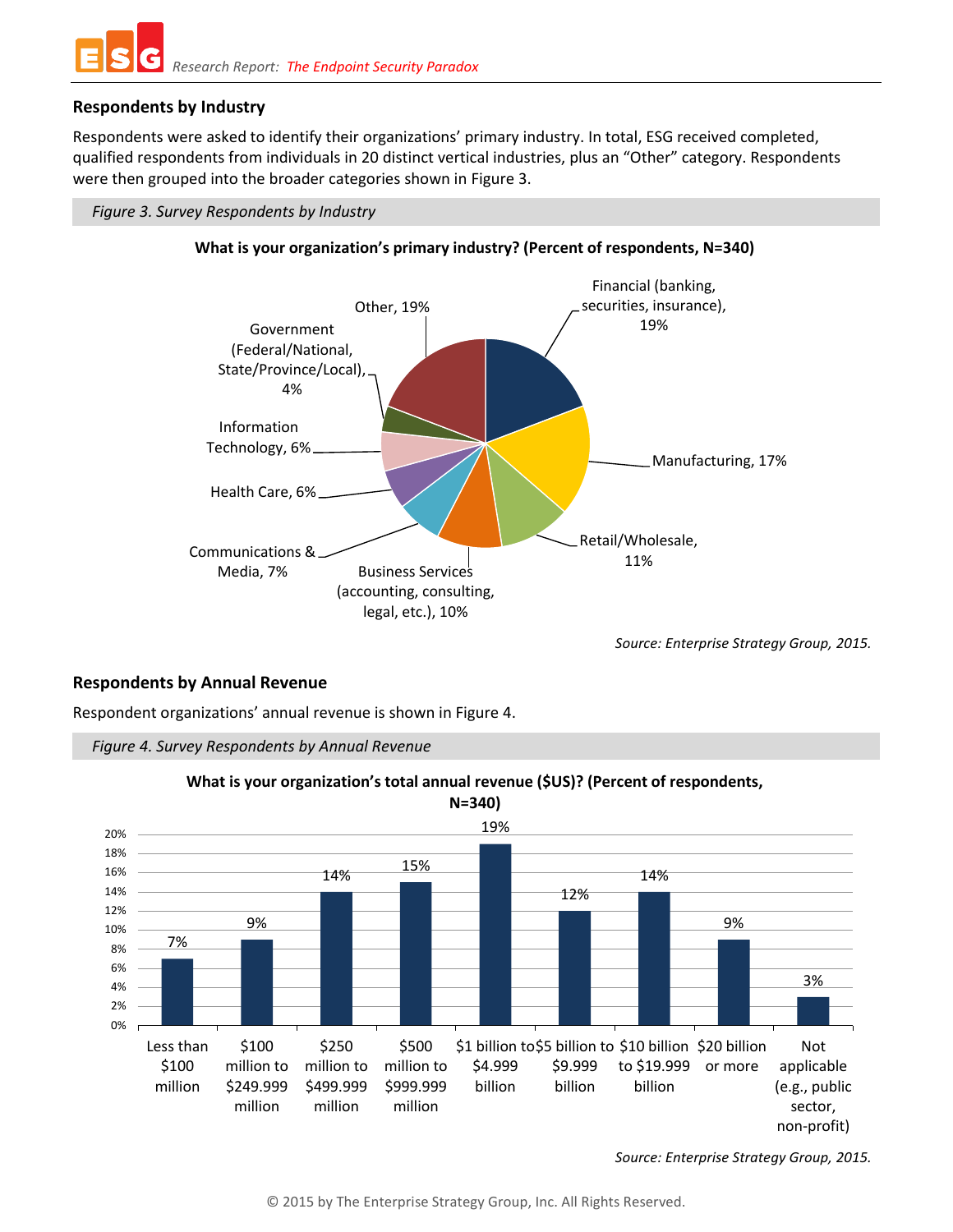## **Contents**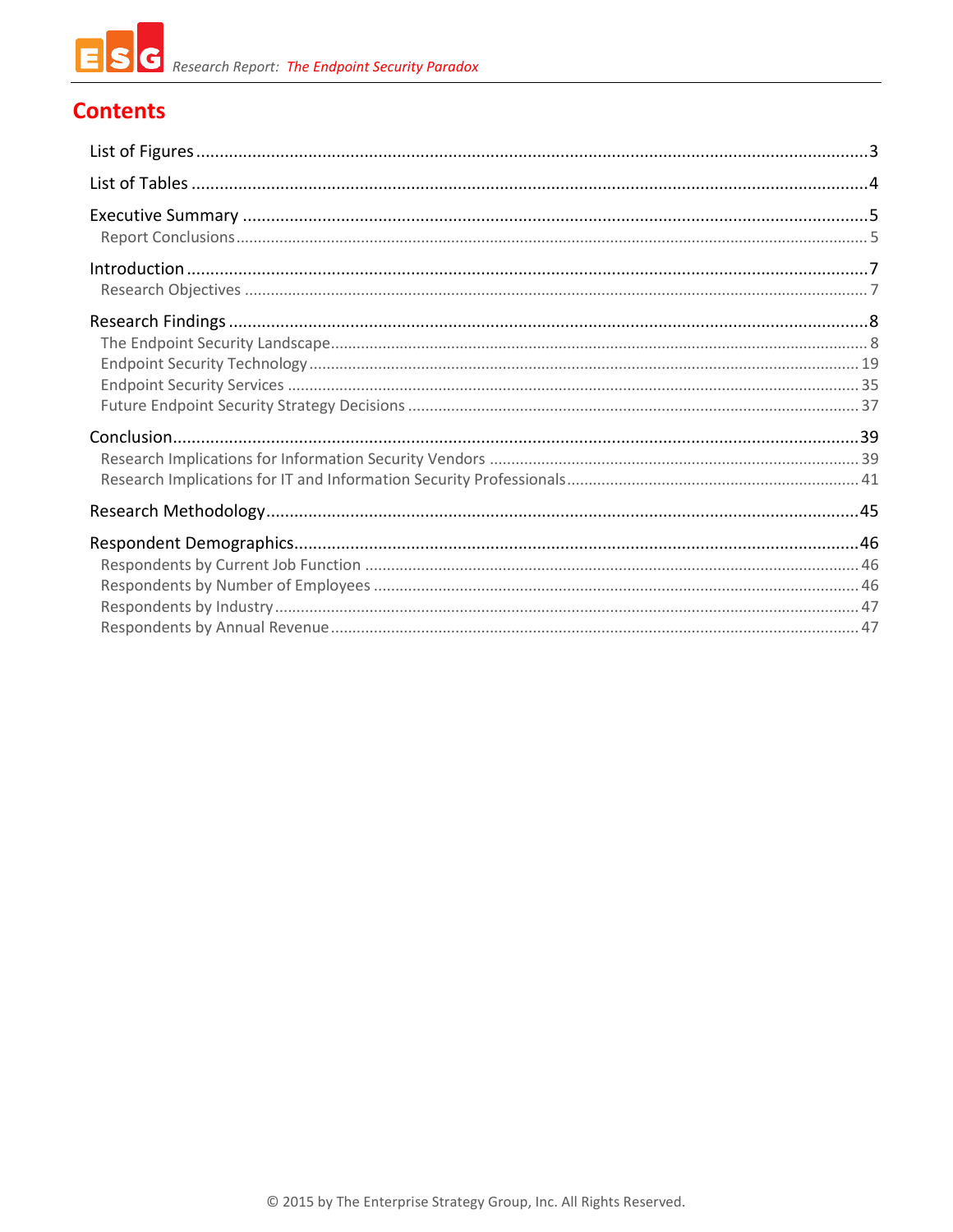#### E *Research Report: The Endpoint Security Paradox*  G

## **List of Figures**

| Figure 1. Approximate Total Number of Endpoint Computing Devices Supported by IT Organization  8                   |    |
|--------------------------------------------------------------------------------------------------------------------|----|
|                                                                                                                    |    |
| Figure 3. Approximate Percentage of Employees Who Connect to the Corporate Network Remotely Via VPN on an          |    |
|                                                                                                                    |    |
| Figure 4. Considerations That Have the Most Significant Influence on Organization's Endpoint Security Strategy     |    |
|                                                                                                                    |    |
|                                                                                                                    |    |
| Figure 6. Security Professionals Rate Aspects of Their Organization's Endpoint Security 12                         |    |
|                                                                                                                    |    |
| Figure 8. Actions Organizations Have Taken Over the Past Two Years with Regard to Endpoint Security  14            |    |
| Figure 9. IT Organization's Ability to Support Endpoint Security Technologies and Processes with Necessary         |    |
|                                                                                                                    |    |
|                                                                                                                    |    |
| Figure 11. Weakest Area with Regard to the Individuals Responsible for Endpoint Security  17                       |    |
|                                                                                                                    |    |
| Figure 13. How Organizations Address Endpoint Security and Endpoint Management/Operations 18                       |    |
|                                                                                                                    |    |
|                                                                                                                    |    |
| Figure 16. Installation of Antivirus Software on the Endpoint Devices that the Organization Formally Supports  20  |    |
|                                                                                                                    |    |
| Figure 17. Survey Respondents Rate Their Organization's Standard Antivirus Software 21                             |    |
|                                                                                                                    |    |
| Figure 19. Challenges Experienced with Antivirus Products as Part of Organization's Endpoint Security Strategy. 23 |    |
|                                                                                                                    |    |
|                                                                                                                    |    |
|                                                                                                                    |    |
|                                                                                                                    |    |
|                                                                                                                    |    |
| Figure 25. Likelihood of Replacing Commercial Antivirus Software with an Alternative Free Antivirus Product  27    |    |
| Figure 26. Usage of Security Software Technologies to Protect Sensitive Data on Endpoint Devices  28               |    |
|                                                                                                                    |    |
| Figure 28. Familiarity with Types of New Advanced Malware Detection/Prevention Products  30                        |    |
|                                                                                                                    |    |
| Figure 30. Reasons for Deploying or Considering Deploying Advanced Malware Detection/Prevention Software 31        |    |
|                                                                                                                    | 32 |
|                                                                                                                    |    |
| Figure 33. Reasons for Deploying or Planning to Deploy/Interested in Deploying an Endpoint Forensics Solution 33   |    |
| Figure 34. Interest in Integration Between an Endpoint Forensics Solution and Other Types of Security Analytics    |    |
|                                                                                                                    |    |
|                                                                                                                    |    |
|                                                                                                                    |    |
| Figure 37. Reasons for Using or Planning to Use Managed Services for Endpoint Security 36                          |    |
| Figure 38. Type of Endpoint Security Technology Approaches Most Attractive to Organizations 37                     |    |
| Figure 39. Functionality Most Desired in a Comprehensive Endpoint Security Product Offering 38                     |    |
| Figure 40. Importance of the Inclusion of Remediation and Recovery Capabilities in an Endpoint Security Suite . 38 |    |
|                                                                                                                    |    |
|                                                                                                                    |    |
|                                                                                                                    |    |
|                                                                                                                    |    |
|                                                                                                                    |    |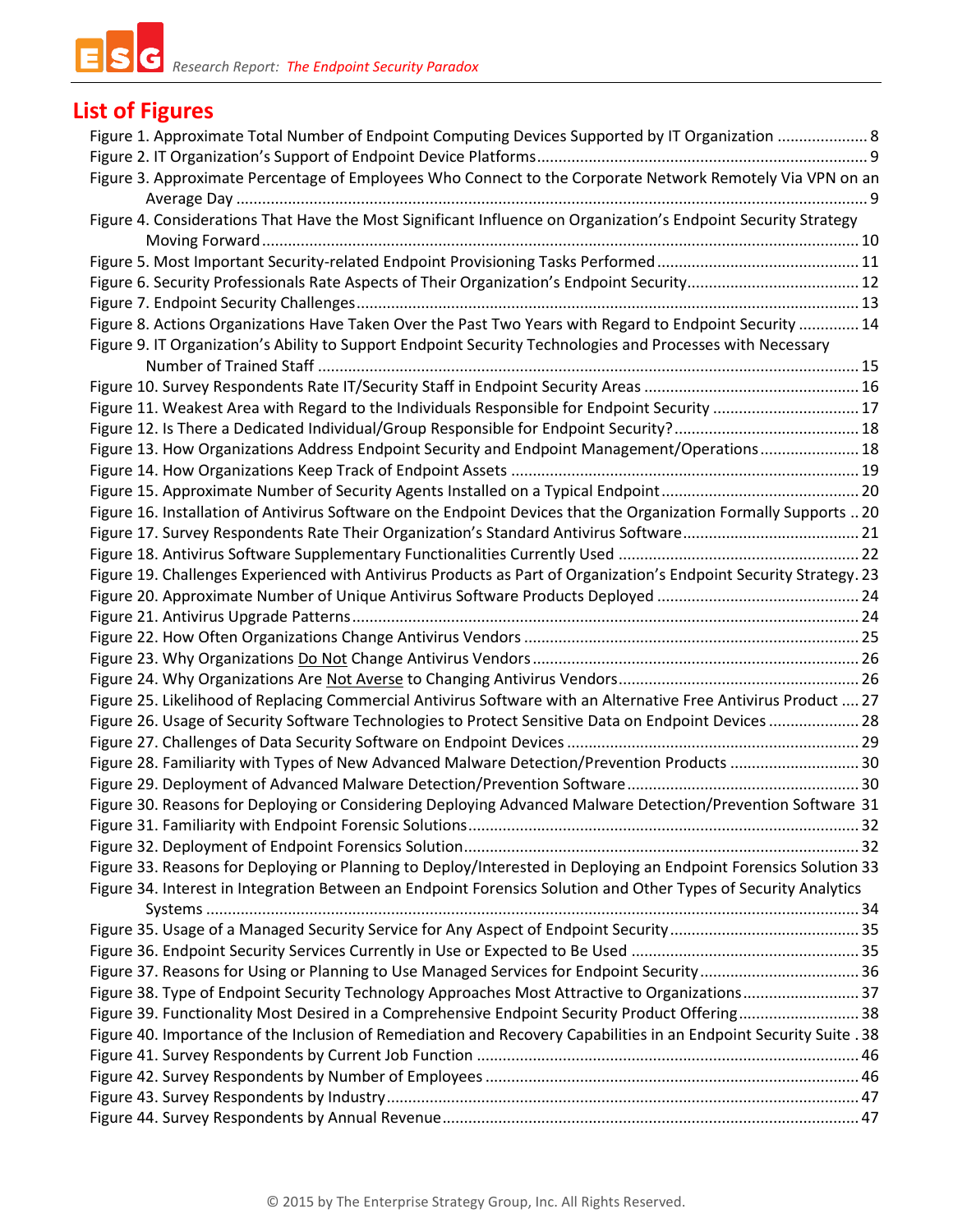

### **List of Tables**

Table 1. Endpoint Security Challenges among Organizations with **Sufficient Endpoint Security Resources...........** 16 Table 2. AV Product Challenges, by Organizations that Rate Their Standard AV Software as Very Effective .......... 23

All trademark names are property of their respective companies. Information contained in this publication has been obtained by sources The Enterprise Strategy Group (ESG) considers to be reliable but is not warranted by ESG. This publication may contain opinions of ESG, which are subject to change from time to time. This publication is copyrighted by The Enterprise Strategy Group, Inc. Any reproduction or redistribution of this publication, in whole or in part, whether in hard-copy format, electronically, or otherwise to persons not authorized to receive it, without the express consent of The Enterprise Strategy Group, Inc., is in violation of U.S. copyright law and will be subject to an action for civil damages and, if applicable, criminal prosecution. Should you have any questions, please contact ESG Client Relations at 508.482.0188.